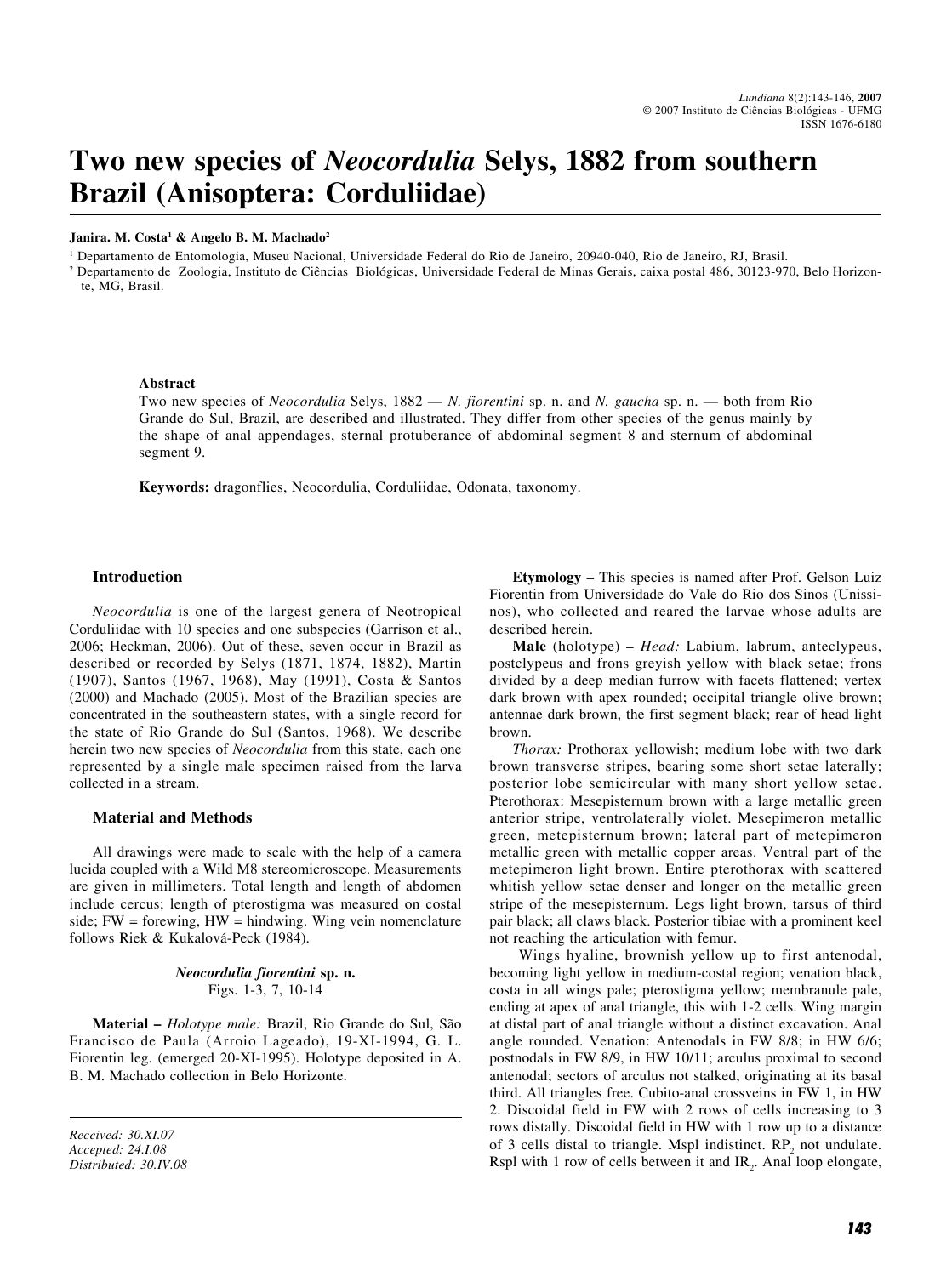3 2 1 6 5 4

**Figures 1-3 -** *Neocordulia fiorentini* sp. n. male. Abdominal segment 8, ventral view (1). Genitalia of abdominal segment 2 in ventral (2) and lateral (3) views.

**Figures 4-6 -** *Neocordulia gaucha* sp. n. male. Abdominal segment 8 ventral view (4). Genitalia of abdominal segment 2 in ventral (5) and lateral (6) views.



**Figures 7-9 -** Abdominal segment 9, ventral view in *Neocordulia fiorentini* sp. n. (7), *Neocordulia gaucha* sp. n. (8) and *Neocordulia androgynis* Selys (9). The arrow indicates sternal protuberance.

surpassing level of distal angle of triangle, with 12 cells. Space between anal loop and anal triangle with 1 cell at base. Space between posterior border of anal area and distal part of anal loop with 3 cell rows. Two cells adjacent to distal border of anal loop.

*Abdomen:* Segments 1-9 yellowish with dark brown spots disposed as follows: segment 1 with a small spot on its posterolateral border; segment 2 with one pair of small spots at its distal half; segment 3 with an elongate spot extending latero-ventrally on its distal third; segments 4-9 with dark brown triangular lateral spots posterior to transverse carinae; segment 10 brown, without spots. Genitalia of  $2^{nd}$  segment (Figs. 2, 3) with genital lobes rounded; hamule large, surpassing half the length of genital lobe (Fig. 3) with internal branch wider than external one, bearing at its extremity a group of four teeth. These teeth are very close together and can be distinguished only at high magnification and from certain positions. Posterior margin of anterior lamina (Fig. 2) with a medially arched rim bearing a linear group of setae directed to the penis sheath. Segments 7-9

|  |  |  |  | <b>Table I</b> - Characters separating the species of the <i>androgynis</i> group of <i>Neocordulia</i> . |
|--|--|--|--|-----------------------------------------------------------------------------------------------------------|
|--|--|--|--|-----------------------------------------------------------------------------------------------------------|

| <b>Characters</b>                                        | N. fiorentini                                             | N. adrogynis                | N. carlochagasi                         | N. biancoi                         |  |  |
|----------------------------------------------------------|-----------------------------------------------------------|-----------------------------|-----------------------------------------|------------------------------------|--|--|
| Distal half of cercus<br>in dorsal view                  | Slightly divergent                                        | Strongly divergent          | Strongly divergent                      | Slightly divergent                 |  |  |
| Apex of epiproct                                         | Truncate and wide                                         | Truncate and wide           | Shallowly bifid and wide                | Shallowly bifid<br>and narrow      |  |  |
| Length of epiproct                                       | Much shorter than<br>cercus                               | Much shorter than<br>cercus | Much shorter than cercus<br>circus      | Slightly shorter<br>than to circus |  |  |
| Protuberance on the<br>sternum of abdominal<br>segment 8 | Bifid with two<br>strongly divergent<br>triangular plates | <b>Biconical</b>            | <b>Biconical</b>                        | <b>Biconical</b>                   |  |  |
| Genital lobe                                             | Rounded                                                   | Rounded                     | Quadrate with a<br>posterior excavation | Acute                              |  |  |
| Internal branch of hamule                                | Well developed                                            | Well developed              | Well developed                          | Nearly vestigial                   |  |  |
| Costal vein                                              | Pale                                                      | Pale                        | <b>Brown</b>                            | <b>Black</b>                       |  |  |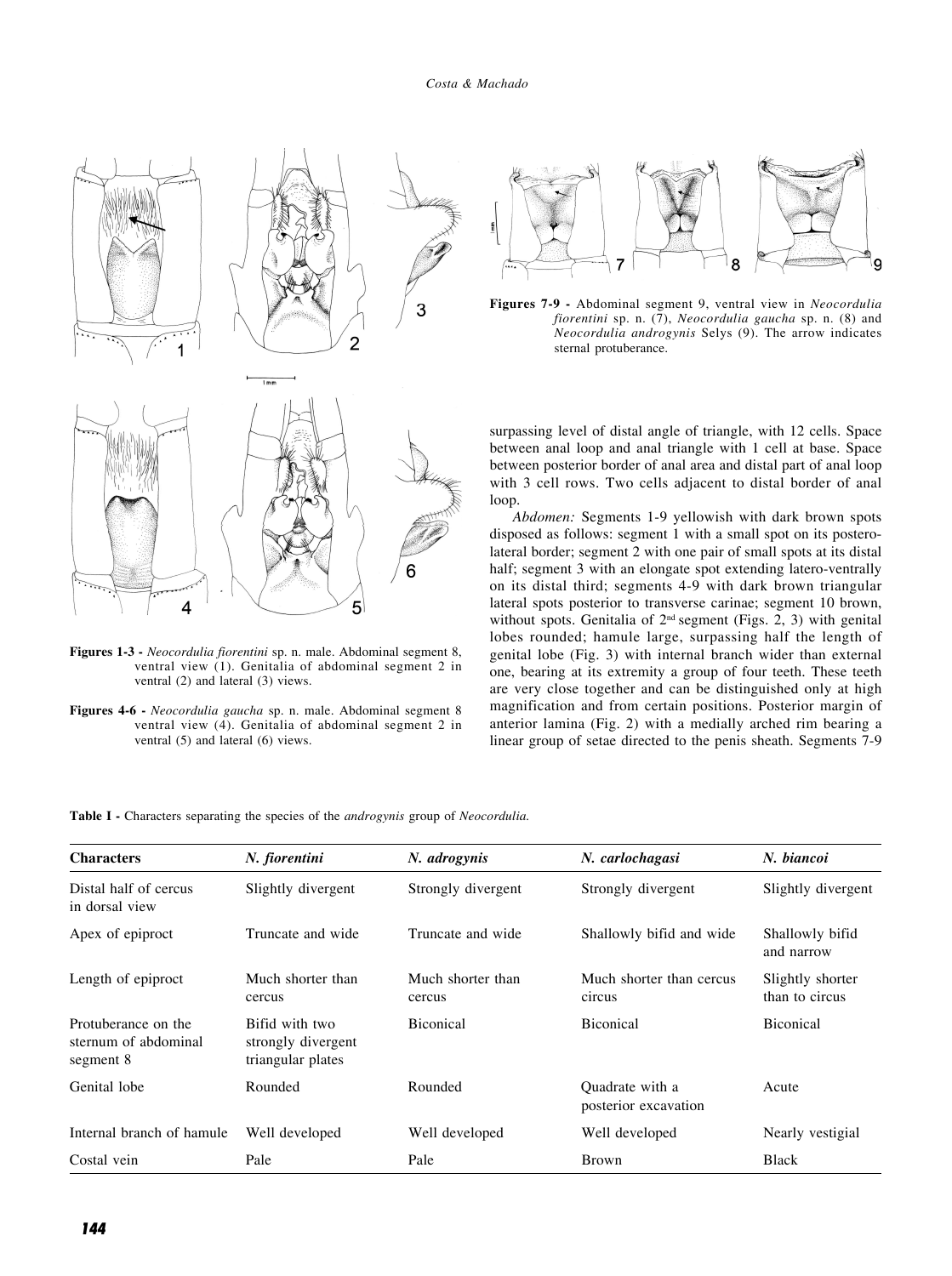moderately widened, not depressed dorsoventrally; sternum of abdominal segment 8 with a prominent protuberance (Fig. 1) with apex bifid forming two triangular plates strongly divergent. Sternum of segment 9 with a small rounded distal protuberance (Fig. 7). Cerci (Figs. 10-12) shorter than segments 9+10, longer than epiproct, provided with a ventrobasal tooth (Fig. 12). In dorsal view (Fig. 10) slightly convergent up to midlength then moderately divergent. Apex of epiproct truncate (Fig. 11) provided with a distal tooth (Fig. 12).

*Measurements* (mm): Total length: 51.80; metafemur length 7.35; length of FW 30.00, of HW 29.00; FW pterostigma length 2.50, HW pterostigma length 2.69. Abdomen length 33.00; length of cercus 2.5, length of epiproct 1.8. Eye seam length 0.5.

**Remarks –** By having cerci in dorsal view without large teeth or angulations and without prominent tuft of distal setae, *N. fiorentini* belongs in the *androgynis* species group of May (1991), together with *N. androgynis* (Selys, 1882), *N. biancoi* Racenis, 1970 and *N. carlochagasi* Santos, 1967. Table 1 shows the differences between these species.

## *Neocordulia gaucha* **sp. n.** Figs. 4-6, 8, 13-15

**Material –** *Holotype male:* Brazil, Rio Grande do Sul, Soledade, Arroio do Naná, Camping do Naná, 18-XII-1995, G. L. Fiorentin leg. (emergence 9-IX-1997). Holotype deposited in A. B. M. Machado collection, in Belo Horizonte.

**Etymology –** Gaucha, feminine of gaucho, name given to people born in the State of Rio Grande do Sul, Brazil.

**Male** (holotype) **–** *Head and thorax:* as described for *Neocordulia fiorentini* n. sp. except that in *N. gaucha* the mesepisternal green area has blue reflections*.* Legs light brown, tarsus of third pair black; all claws black. Posterior tibiae with a prominent ventral keel, not reaching the articulation with femur.

Wings hyaline, suffused with light yellow up to the level of the nodus; venation black; costa in all wings pale; pterostigma yellow; membranule pale, ending slightly below the apex of the anal triangle, this with one cell. Wing margin at distal part of anal triangle without a distinct excavation. Anal angle rounded. Venation: Antenodals in FW 9/9; in HW 7/7; postnodal in FW 9/9, in HW 12/12. Arculus proximal to second antenodal. Sectors of arculus stalked, originating at basal third of arculus. All triangles free. Discoidal field in FW with 2 rows of cells increasing to 3 distally. Discoidal field in HW with 1 row of cells for a distance of 3 cells distal to triangle. Mspl indistinct. RP2 not undulate. Rspl distinct with 1 row of cells between it and  $IR<sub>2</sub>$ . Anal loop elongate surpassing level of distal angle of triangle, with 13 cells; cubito-anal crossveins in FW 1, in HW 2. Space between anal loop and anal triangle with 1 cell at base. Space between posterior border of anal area and distal part of anal loop with 2 cell rows. Three cells adjacent to distal border of anal loop.

*Abdomen:* Color as described for *N. fiorentini.* Genitalia of  $2<sup>nd</sup>$  segment (Figs. 5-6) with genital lobe rounded (Fig. 6); hamule large surpassing half the length of genital lobe (Fig. 6); internal branch wider than external one bearing on its distal part



**Figures 10-14 -** *Neocordulia fiorentini* sp. n. cerci in dorsal (10), ventral (11) and lateral (12) views.

**Figures 13-15 -** *Neocordulia gaucha* sp. n. cerci in dorsal (13), ventral (14) and lateral (15) views.

4 teeth not easily distinguishable. External part of external branch of hamule with a small lateral projection visible in ventral view (Fig. 5). Posterior margin of anterior lamina (Fig. 5) with medial arched rim bearing a linear group of 3-4 setae on each lateral end (Fig. 5). Segments 7-9 moderately widened, not depressed dorsoventrally. Sternum of abdominal segment 8 with a prominent protuberance with apex biconical (Fig. 4). Sternum of abdominal segment 9 with a large two-faced distal protuberance, each face triangular tapering anteriorly to near the valvae (Fig. 8). Cerci (Figs. 13-15) slightly divergent distally (Fig. 13) shorter than segments 9+10, provided with a small ventrobasal tooth (Fig. 15), and with apex provided with a tuft of long setae (Figs. 13-15).

*Measurements* (mm): Total length 51.80; length of FW 30.70 of HW 29.86; FW pterostigma length 2.40, HW pterostigma length 2.60. Abdomen length 33.00; length of cercus 2.7, length of epiproct 1.6. Eye seam length 0.6.

**Remarks –** *N. gaucha* can be readly separated from the other species of the genus by having the cerci provided with prominent distal tuft of long setae, without large teeth or angulation. In addition, it differs from *N. fiorentini* n. sp. by the following characters — sternal protuberance of abdominal segment 8 biconical (bifid forming) two strongly divergent triangular plates (Fig. 1) in *gaucha*. Sternal protuberance of abdominal segment 9 (Fig. 8) large, two-faced each face triangular (small and rounded in *N. fiorentini*) (Fig. 7), space between posterior border of anal area and distal part of anal loop with two cell rows (three cells rows in *N. fiorentini* and three